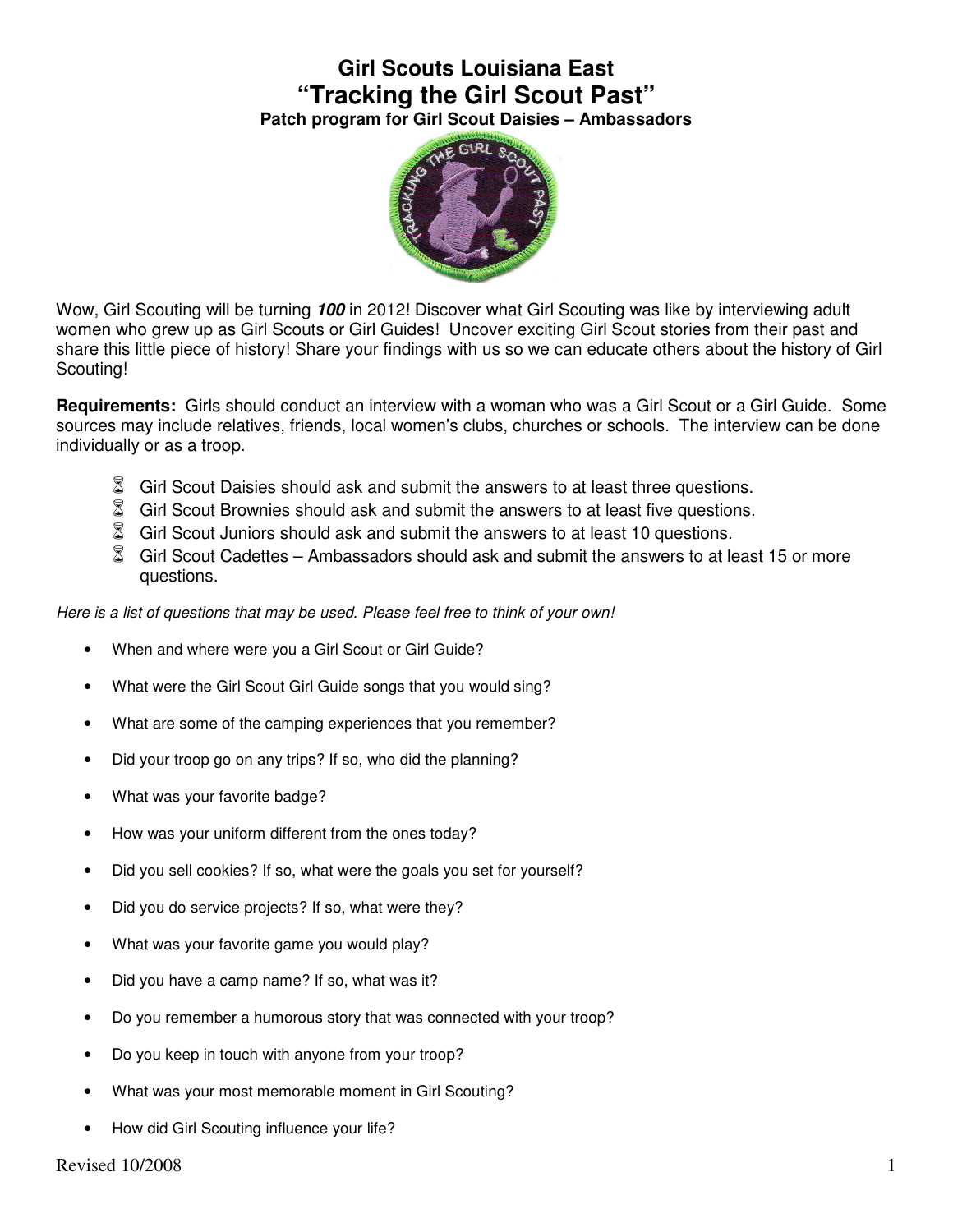## **Girl Scouts Louisiana East "Tracking the Girl Scout Past" Report Form**



Complete the "Tracking the Girl Scout Past" report form and attach a list of your questions and answers. Have the person you interview sign the release, so we may share her interview with other Girl Scouts. If possible, please submit a picture of the woman or women you interviewed.

| Service Unit # Troop #  |                          |                                                                    |                 |                 |                   |                                                                                                                                                                                                                                                      |  |  |
|-------------------------|--------------------------|--------------------------------------------------------------------|-----------------|-----------------|-------------------|------------------------------------------------------------------------------------------------------------------------------------------------------------------------------------------------------------------------------------------------------|--|--|
|                         | Age Level: <b>QDaisy</b> | <b>QBrownie</b>                                                    | <b>QJunior</b>  | $\Box$ Cadette  | <b>OSenior</b>    | <b>QAmbassador</b>                                                                                                                                                                                                                                   |  |  |
|                         |                          |                                                                    |                 |                 |                   |                                                                                                                                                                                                                                                      |  |  |
|                         |                          |                                                                    |                 |                 |                   |                                                                                                                                                                                                                                                      |  |  |
|                         |                          |                                                                    |                 |                 |                   |                                                                                                                                                                                                                                                      |  |  |
|                         |                          |                                                                    |                 |                 |                   |                                                                                                                                                                                                                                                      |  |  |
|                         |                          |                                                                    |                 |                 |                   |                                                                                                                                                                                                                                                      |  |  |
|                         |                          |                                                                    |                 |                 |                   |                                                                                                                                                                                                                                                      |  |  |
|                         |                          | Interviewee was a Girl Scout/Girl Guide in: (check all that apply) |                 |                 |                   |                                                                                                                                                                                                                                                      |  |  |
| $\square$ 1920s         | $\square$ 1930s          | $\square$ 1940s                                                    | $\square$ 1950s | $\square$ 1960s | $\square$ 1970s   | $\square$ 1980s                                                                                                                                                                                                                                      |  |  |
|                         |                          | $\square$ 1990s                                                    | $\square$ 2000s |                 |                   |                                                                                                                                                                                                                                                      |  |  |
| Guiding.                |                          |                                                                    |                 |                 |                   | I am pleased to contribute in the Girl Scouts Louisiana East's "Tracking the Girl Scout Past" program activity. I hereby<br>give the council full authority to use this interview to educate young women about the history of Girl Scouting and Girl |  |  |
| Interviewee's Signature |                          |                                                                    |                 |                 | Date of Interview |                                                                                                                                                                                                                                                      |  |  |
|                         |                          |                                                                    |                 |                 |                   |                                                                                                                                                                                                                                                      |  |  |
|                         |                          |                                                                    |                 |                 |                   | City __________________________Parish/County____________________________State _______Zip____________                                                                                                                                                 |  |  |
|                         |                          |                                                                    |                 |                 |                   | Interviewee's Phone (exceptional contract of the exceptional contract of the exception of the exception of the                                                                                                                                       |  |  |